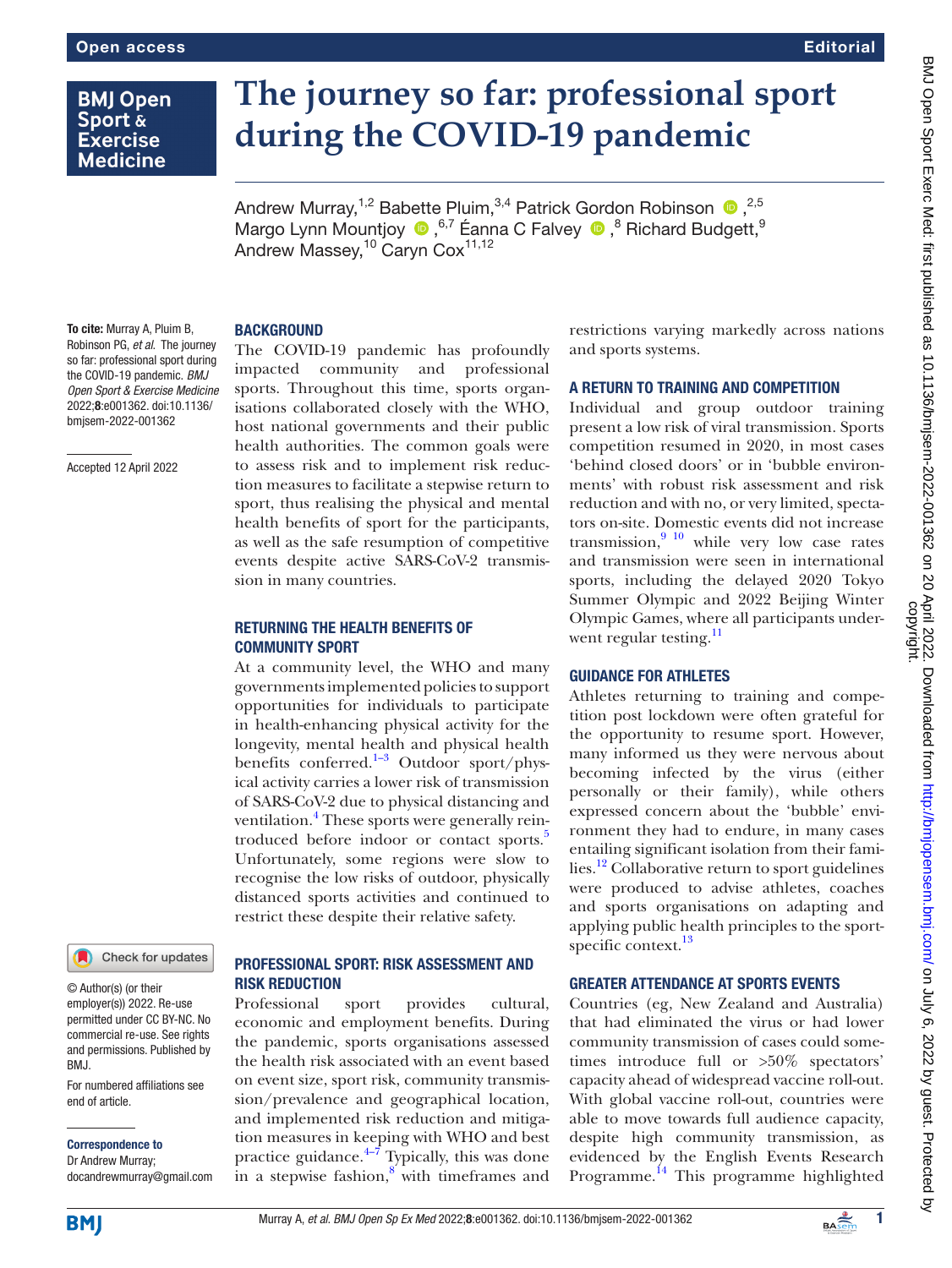#### Open access

#### RETURNING TO PLAY

Allowing people to resume prepandemic activity became an increasing priority as it became clear that the pandemic would not be short-lived. Research showed that daily testing and enhanced public health protocols did not carry an additional risk of transmission compared with standard isolation for close contacts of SARS-CoV-2 positive persons in professional golf.<sup>1516</sup> This contributed to policy change for COVID-19-specific guidelines for the wider population.

# A SIGNIFICANT FRONTIER: RETURNING PERSONS POSITIVE FOR SARS-COV-2 TO SPORT

With high rates of vaccination contributing to improved immunity $17$  and less severe variants prevalent, the balance between the risk of transmission and the known employment, cultural and economic benefits of prepandemic activity is changing. As a result, golf, for example, has collaborated with the Ministerial Advisory Committee and the National Institute for Communicable Diseases in South Africa to allow asymptomatic persons positive for SARS-CoV-2 to participate in golf while maintaining physical distancing and avoidance of shared indoor spaces.<sup>18</sup> There is a gradual realisation that asymptomatic SARS-CoV-2 infection is not an absolute contraindication to participation in exercise/competition. This is contributing to many sports withdrawing from routine asymptomatic screening now that high rates of vaccination have been achieved.

#### WHAT IS NEXT?

This editorial highlights that collaboration between governments and their public health authorities and sports organisations has successfully allowed sports events to recommence, using guidance based on the best available science and practical considerations. Further, this collaboration has informed wider population-level health policy decisions. The COVID-19 pandemic is not over, and ongoing risk assessment and proportionate risk reduction are merited as we adapt to life with SARS-CoV-2, and to decrease the impact of other illness, to the benefit of our athletes.

#### Author affiliations

<sup>1</sup>Sports and Exercise Medicine Department, University of Edinburgh, Edinburgh, UK <sup>2</sup>European Tour Performance Institute, Virginia Water, UK

<sup>3</sup>University of Pretoria Faculty of Health Sciences, Pretoria, South Africa

4 MC/VUmc IOC Research Center of Excellence, Amsterdam UMC Location AMC, Amsterdam, The Netherlands

<sup>5</sup>Health and Workforce Directorate, Scottish Government, Edinburgh, UK

6 Department of Family Medicine, McMaster University, Hamilton, Ontario, Canada <sup>7</sup>International Golf Federation, Lausanne, Switzerland <sup>8</sup>World Rugby Limited, Dublin, Ireland

<sup>9</sup>International Olympic Committee, Lausanne, Switzerland <sup>10</sup>Medical Department, Fédération Internationale de Football Association, Zurich,

**Switzerland** 

<sup>11</sup> Health Protection Team, Public Health Wales, Cardiff, UK 12UK Health Security Agency, London, UK

Twitter Andrew Murray [@docandrewmurray,](https://twitter.com/docandrewmurray) Babette Pluim [@docpluim](https://twitter.com/docpluim) and Margo Lynn Mountjoy [@margo.mountjoy](https://twitter.com/margo.mountjoy)

Acknowledgements We wish to acknowledge the expertise and leadership of Amaia Artazcoz Glaria, Maurizio Barbeschi, Maria Borodina and Albis Francesco Gabrielli, as well as the WHO Mass Gathering Cell, host national governments and public health authorities while collaborating on research, strategy and implementation during the COVID-19 pandemic.

Contributors AMu and PGR: editorial idea. All authors contributed to writing and final approval of the manuscript.

Funding The authors have not declared a specific grant for this research from any funding agency in the public, commercial or not-for-profit sectors.

Competing interests AMu, BP, ECF and AMa received remuneration from sporting organisations as per authors' affiliations.

Patient consent for publication Not required.

Provenance and peer review Not commissioned; externally peer reviewed.

Open access This is an open access article distributed in accordance with the Creative Commons Attribution Non Commercial (CC BY-NC 4.0) license, which permits others to distribute, remix, adapt, build upon this work non-commercially, and license their derivative works on different terms, provided the original work is properly cited, appropriate credit is given, any changes made indicated, and the use is non-commercial. See:<http://creativecommons.org/licenses/by-nc/4.0/>.

#### ORCID iDs

Patrick Gordon Robinson<http://orcid.org/0000-0002-8117-2968> Margo Lynn Mountjoy <http://orcid.org/0000-0001-8604-2014> Éanna C Falvey <http://orcid.org/0000-0003-3961-1805>

#### <span id="page-1-0"></span>**REFERENCES**

- 1 Lee I-M, Shiroma EJ, Lobelo F, *et al*. Effect of physical inactivity on major non-communicable diseases worldwide: an analysis of burden of disease and life expectancy. *[Lancet](http://dx.doi.org/10.1016/S0140-6736(12)61031-9)* 2012;380:219–29.
- 2 Biddle S. Physical activity and mental health: evidence is growing. *[World Psychiatry](http://dx.doi.org/10.1002/wps.20331)* 2016;15:176–7.
- 3 World Health Organisation. Be active during COVID-19, 2020. Available: [https://www.who.int/news-room/q-a-detail/be-active](https://www.who.int/news-room/q-a-detail/be-active-during-covid-19)[during-covid-19](https://www.who.int/news-room/q-a-detail/be-active-during-covid-19) [Accessed 16 Mar 2022].
- <span id="page-1-1"></span>4 World Health Organisation. Considerations for sports federations/ sports event organizers when planning mass gatherings in the context of COVID-19, 2020. Available: [https://apps.who.int/](https://apps.who.int/iris/bitstream/handle/10665/331764/WHO-2019-nCoV-Mass_Gatherings_Sports-2020.1-eng.pdf) [iris/bitstream/handle/10665/331764/WHO-2019-nCoV-Mass\\_](https://apps.who.int/iris/bitstream/handle/10665/331764/WHO-2019-nCoV-Mass_Gatherings_Sports-2020.1-eng.pdf) [Gatherings\\_Sports-2020.1-eng.pdf](https://apps.who.int/iris/bitstream/handle/10665/331764/WHO-2019-nCoV-Mass_Gatherings_Sports-2020.1-eng.pdf)
- <span id="page-1-2"></span>World Health Organisation. Mass gathering sporting risk assessment, 2021. Available: [https://www.who.int/emergencies/](https://www.who.int/emergencies/diseases/novel-coronavirus-2019/technical-guidance/points-of-entry-and-mass-gatherings) [diseases/novel-coronavirus-2019/technical-guidance/points-of](https://www.who.int/emergencies/diseases/novel-coronavirus-2019/technical-guidance/points-of-entry-and-mass-gatherings)[entry-and-mass-gatherings](https://www.who.int/emergencies/diseases/novel-coronavirus-2019/technical-guidance/points-of-entry-and-mass-gatherings)
- World Health Organisation. Who mass gathering COVID-19 risk assessment tool – sports events 2021. Available: [https://www.who.](https://www.who.int/publications/i/item/10665-333187) [int/publications/i/item/10665-333187](https://www.who.int/publications/i/item/10665-333187) [Accessed 14 Apr 2021].
- 7 Carmody S, Murray A, Borodina M, *et al*. When can professional sport recommence safely during the COVID-19 pandemic? risk assessment and factors to consider. *[Br J Sports Med](http://dx.doi.org/10.1136/bjsports-2020-102539)* 2020;54:946–8.
- <span id="page-1-3"></span>8 Kemp S, Cowie CM, Gillett M, *et al*. Sports medicine leaders working with government and public health to plan a 'return-to-sport' during the COVID-19 pandemic: the UK's collaborative five-stage model for elite sport. *[Br J Sports Med](http://dx.doi.org/10.1136/bjsports-2020-102834)* 2021;55:4–5.
- <span id="page-1-4"></span>9 Schumacher YO, Tabben M, Hassoun K, *et al*. Resuming professional football (soccer) during the COVID-19 pandemic in a country with high infection rates: a prospective cohort study. *[Br J](http://dx.doi.org/10.1136/bjsports-2020-103724)  [Sports Med](http://dx.doi.org/10.1136/bjsports-2020-103724)* 2021;55:1092–8.
- 10 Jones B, Phillips G, Kemp S, *et al*. SARS-CoV-2 transmission during rugby League matches: do players become infected after participating with SARS-CoV-2 positive players? *[Br J Sports Med](http://dx.doi.org/10.1136/bjsports-2020-103714)* 2021;55:807–13.
- <span id="page-1-5"></span>11 Al-Tawfiq JA, El-Kafrawy SA, McCloskey B, *et al*. COVID-19 and other respiratory tract infections at mass gathering religious

ဥ